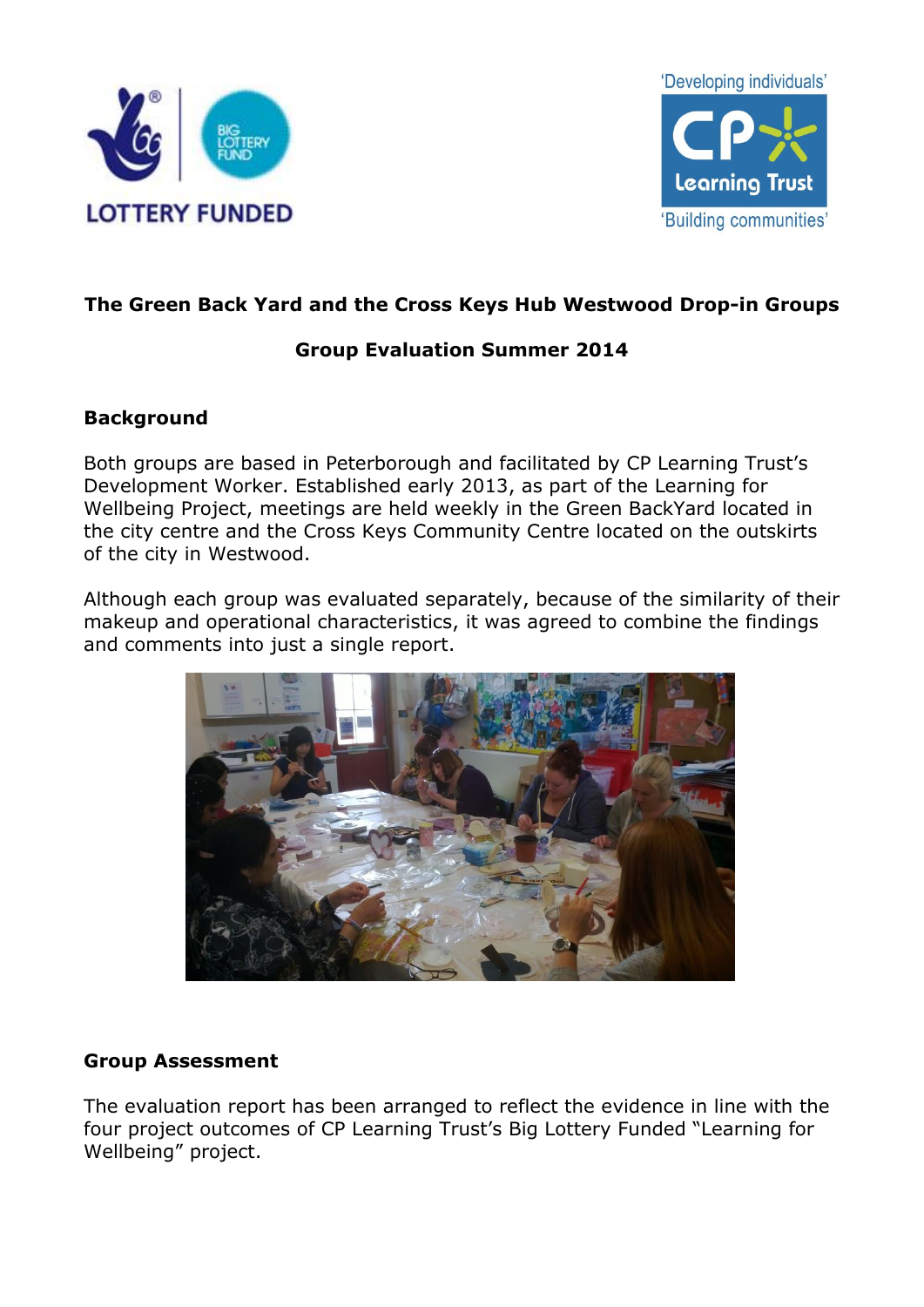**Outcome One** *(beneficiaries have improved confidence, aspiration and self-esteem and are more optimistic about their future).*

Recruiting participants onto the project appears to work best via personal referrals, including the 'bring a friend' technique. This seems to work as well if not better than any form of advertising especially once the group is operational.

Establishing the correct group size is very important, activities are more productive when it is less than 12 people, members explained that they feel comfortable and more at ease and interact better with this number. They are also less likely to divide up into smaller groups which would be counter productive to the sharing activity.

The groups explained that an important feature of the share and learn process is that it isn't just based on just sharing skills, the group described how comfortable they find it is for them to speak openly about themselves, discuss personal family and health issues and are able to benefit from the input and shared contributions of fellow members.



**Outcome Two** *(beneficiaries have a greater sense of belonging, are treated fairly and with respect and more support for those where they live)*

Whilst the facility and location of the two meeting venues are very different, when it comes to evaluating each groups performance both reflect very similar characteristics. This similarity is reflected in how they organise themselves, the background of the members attending and the frequency of individuals to attend both venues sometimes during the same week.

Both meetings are facilitated by CP Learning Trust's Development Worker and it is evident the respect and friendship that exists between this person and group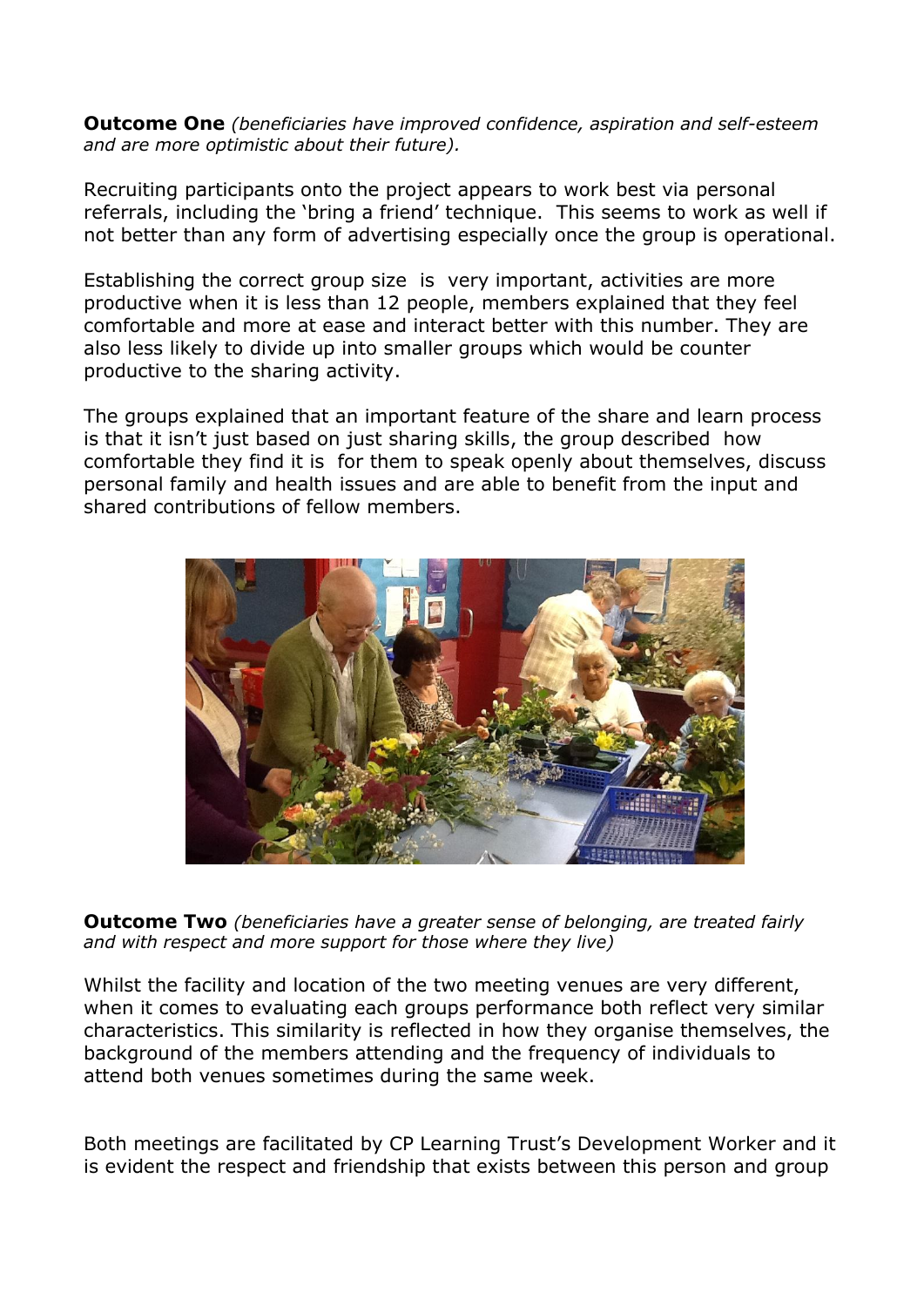members. Some of those attending have been associated with previous projects led by the Development Worker and have been keen to maintain their contact.

The key emphasis of meetings is to instil an informal and friendly atmosphere in which they are held. Delegates strongly believe that meetings should be relaxed with a family feel this encourages them to easily interact with each other and more likely to share skills and experiences.

Reasons for attending the meetings were varied, some were seeking companionship and needed to socialise more, others experiencing health problems needed to be somewhere where they could forget their pain and suffering albeit for a brief time.

**Outcome Three** *(beneficiaries have increased basic and life skills and more informed regarding opportunities available to them, socially and economically).*

The project is very much client centred, this is clearly reflected in how members attending one meeting then set the agenda for the next. To encourage the desired levels of informality and friendly family atmosphere meetings tend to alternate between a 'learn and share' occasion and a simple come and 'chat' session. This is a formulae that has been worked out by those attending and appears to be providing a rewarding experience. There is no pressure to attend each week, it is not even expected that individuals share a skill or even take part in the learning activity if they choose not to, if someone just wants to sit and chat then that's what they do.

Communication channels between those involved proved to be an interesting topic. Regular contact with each other is essential but social media i.e. Facebook plays a key role. Group members use Facebook to keep in touch with one another and since joining many have established long term friendships and use it as an ongoing support network. The Development Worker also uses it to communicate with group members and to exchange ideas, opportunities and organising events with the support network of providers.

**Outcome Four** *(beneficiary volunteers are positively engaged in the community, there are more active citizens and an overall improved sense of community).*

The Cross Keys community hub offers information and assistance to the local residents at its centre in Westwood, the group utilises the centre's meeting facilities which adequately copes with  $12 - 15$  people in an open plan meeting area. The location of the centre is in a shopping complex on a residential housing estate and is ideal for inviting people to 'pop in' especially when a meeting is in progress, evidence of this actually happening took place whilst at the meeting.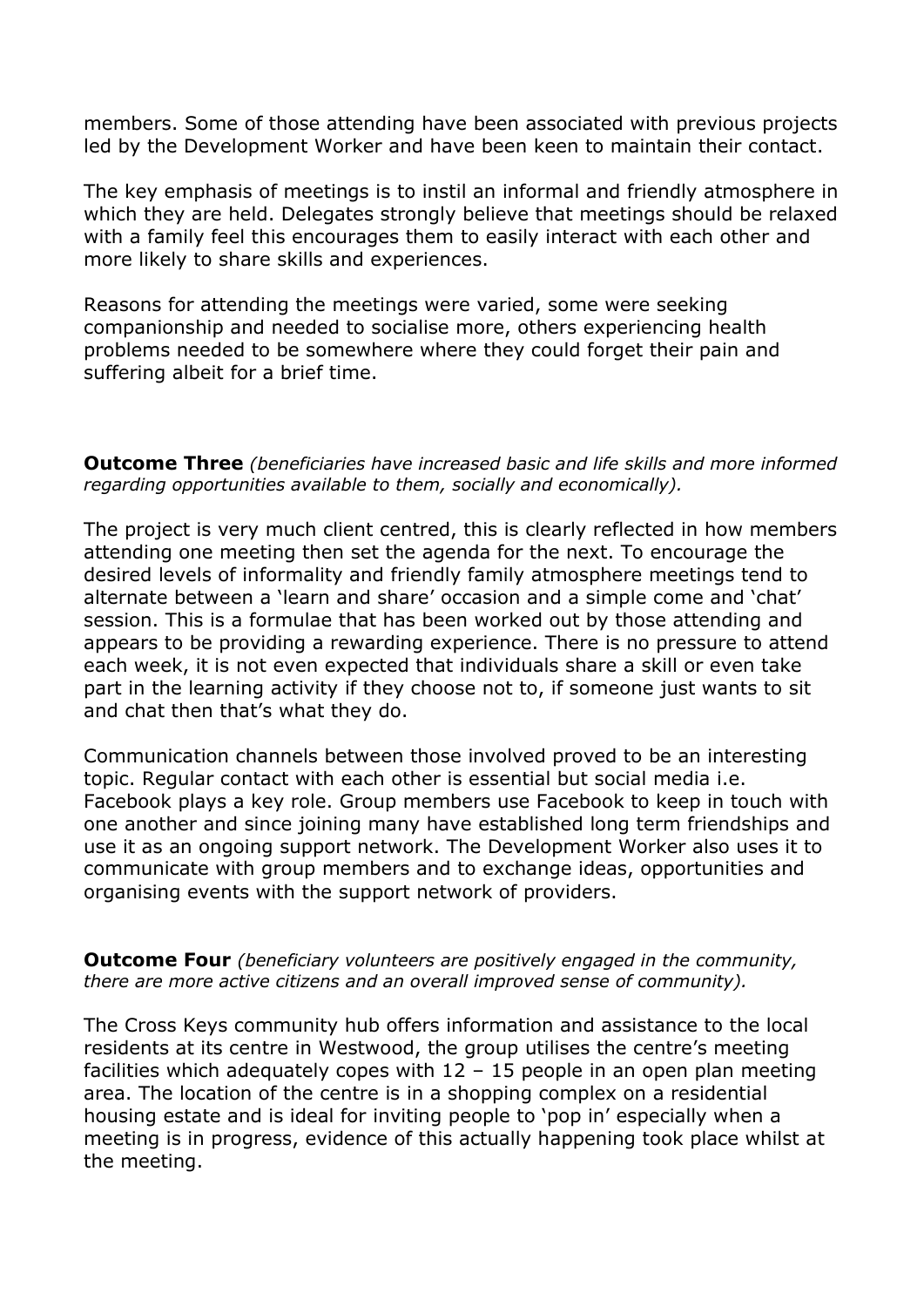Cross Keys Housing Association staff are keen to refer residents to the programme and the interaction between Cross Keys staff and group clearly reflects the respect and support that they have for the project.

Although the Green BackYard meeting facility is a large garden shed it is still well equipped and fit for purpose to be used as a meeting venue. The 'shed' is located on a two and half acre small holding boasting chickens, geese and rabbits and a very large vegetable garden all within walking distance of Peterborough city centre.

These facilities were established several years ago, on land donated by the city council, to enable a work place venue for unemployed and disadvantaged people to socialise and contribute their time for the benefit of themselves and others. The site has been so successful that it helped contribute to the city being awarded environmental city status.

As with the operation at Cross Keys, the staff here are enthusiastic about the Learning for Wellbeing project and regularly act as a conduit through which people are made aware of the 'drop-in' meetings.

The location of the Green BackYard being so close to the main bus routes makes it easy for people living in the outer city residential areas to travel to the weekly meetings.

#### **Room for improvement**

Both groups appear to be completely satisfied and couldn't offer any area for improvement. Responding to how appropriate the term 'drop in' is to describe themselves they offered alternatives such as 'pop in' and 'friendship meeting'.

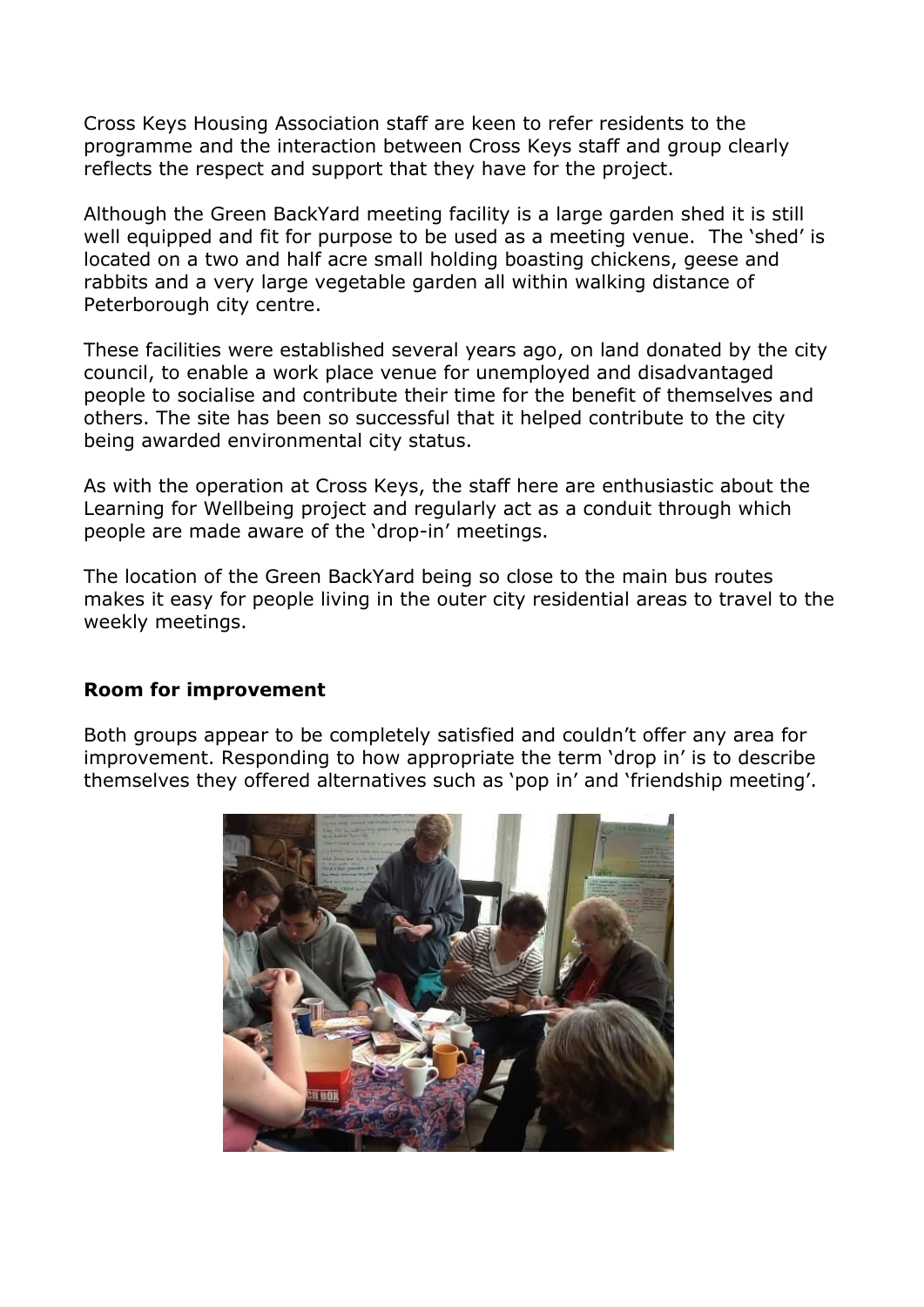## **Individual interviews**

### **Jo**

Jo joined the group in May 2013 and is an active member and regularly attends both group meetings. She has attended 18 workshops and skill shares and has passed on her own cross stitch and rug making skills. She is unemployed and felt quite isolated with little or no contact outside her immediate family before joining. Since joining the group her confidence and self-esteem have improved dramatically a new found feeling of wellbeing encouraged her to become a Learning for Wellbeing 'Learning Champion' and has enabled her to demonstrate various craft skills and to promote the project at Peterborough and Cambridgeshire events.

Discussing the group dynamics she highlighted the importance of involving different generations, not only does it add variety of views to discussions it also plays a key role in the development of members. She believes that a lack of structure works 'the group benefits from doing different things and doing things differently' – 'variety is an essential part of any get together'. Although keeping the group size manageable she feels that the group benefits from having people dropping in and out.

### **Cheryl**

Cheryl is unemployed and since joining the group June 2013 has become a regular at both drop-ins. She has attended 16 workshops and skill shares and has passed on her own jewellery making and crochet skills. She has attended Learning Champion training and is active in planning Learning for Wellbeing activities and welcoming and encouraging new learners.

Cheryl needed to socialise and make new friends, she was keen to add purpose to her life. Since joining the group she has been able to meet new people gaining confidence in her self and realised a natural ability to interact with others. The project has given her a feel good factor and sharing her skills has proved to be extremely satisfying. By attending both venues she explained that apart from the enjoyment that she gets it also provides her with a 'routine' to the week. Her highlight so far is that whilst demonstrating her jewellery skills at a Learning for Wellbeing promotional event she actually sold some items to a local councillor!

### **Louisa**

Louisa is an 81 year old widow living in sheltered accommodation and joined the group in October 2013. She often sees no one during the week except when she attends Learning for Wellbeing activities. Although she is Italian by birth she has lived in the UK for many years. Her tales of her up-bringing in Italy have group members enthralled especially when she recalls her mothers cooking habits. Her contribution to the cook and share occasion was extremely